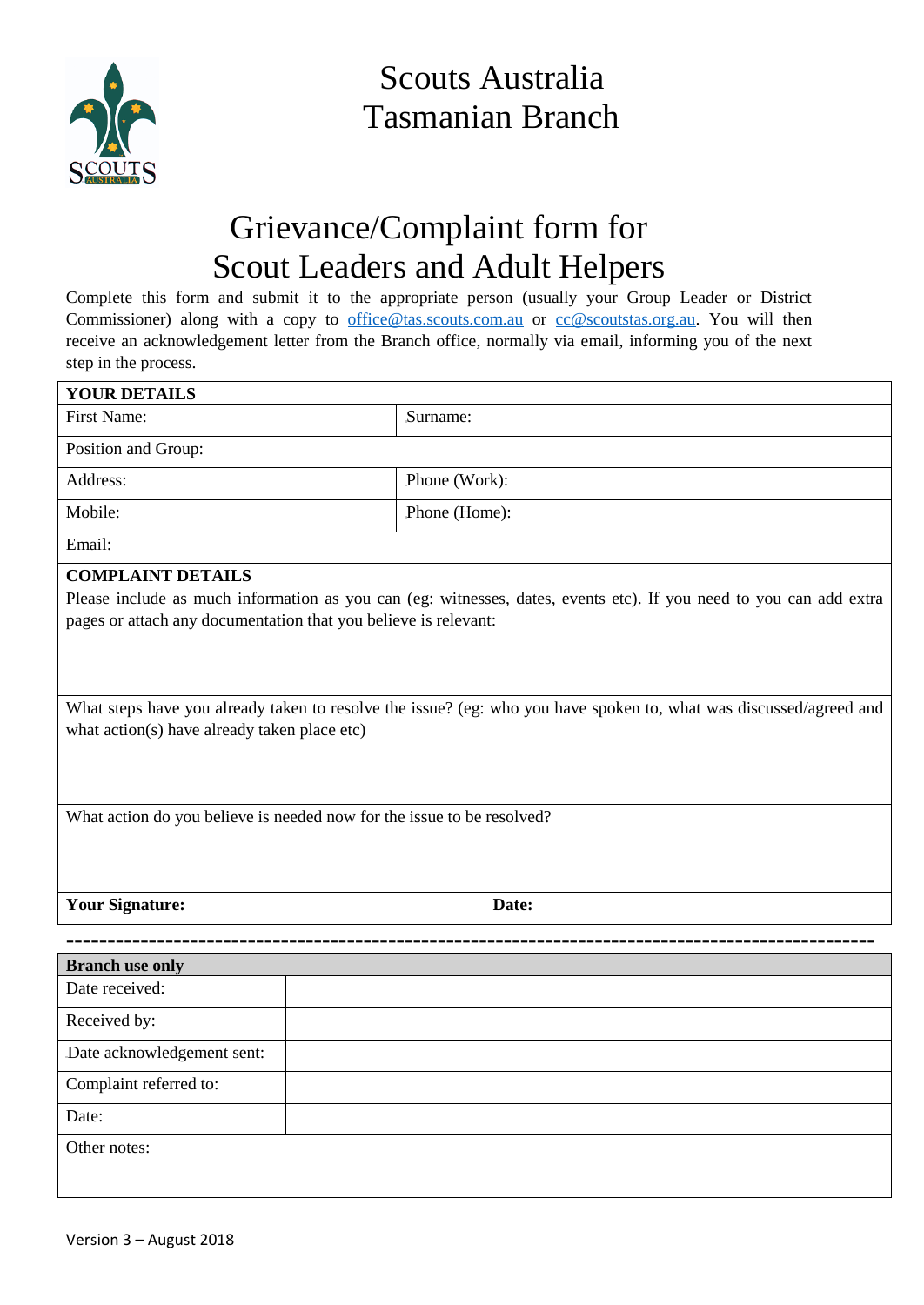## **Flow Chart for Resolving Complaints – Scout Leaders and Adult Helpers**